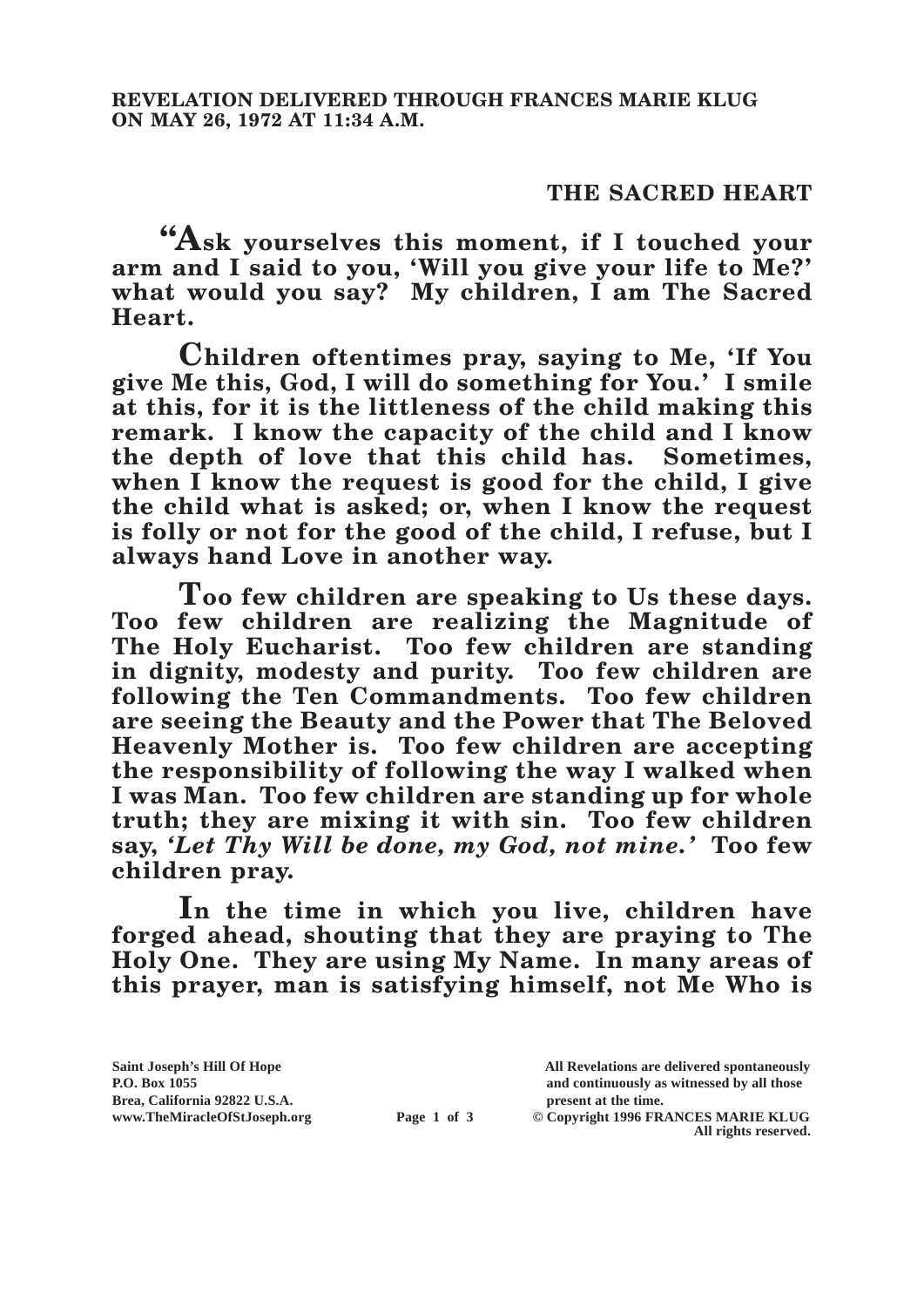**Here. Man is seeking total satisfaction for self through prayer. Man is not looking at prayer to satisfy Me. When men place My Heart before them, something has to click. What man could look at My Heart and not think of how I gave It? Men are ignoring My Heart, for in ignoring It, they feel they do not have to follow It, trust It, or obey It.**

**My children, many Lessons have been taught through** *this child* **who is** *a Victim Soul***, for Souls. Many men, in ridiculing her and This Miracle, ridicule Me and My Heart. Many men who stand so righteous, not accepting Truth, will fall into the hands of the enemy and will sink to the depths of Hell. Men are seeking power; whether they gain it through physical strength, mental strength, they do not care. The only real power man has is in his will, and We put it there. We allow man certain degrees of progress, but always with Our Purpose in mind: for the child to gain Sanctity in The Divine.**

**This Great Hill of Hope designed by Us, for The Beloved Saint Who walked with Me upon the earth, Who protected Me against many things, Who taught Me physical worth, will stand high on this Hill for men to come to honor and revere. In this great edifice We have planned for Him, We will be present every hour of the day for children to come, for children to pray, for children to see the beauty of the physical way.**

**Man says, 'It is such a big project, God.' We smile when man says this. Was not the walk to Calvary a big project? Was not the Blood I shed for you a major project? Were not the Wounds inflicted by man such as you a great amount for Me to withstand for you? Man** 

**Brea, California 92822 U.S.A. present at the time.**<br> **Page 2 of 3** © Copyright 1996 FR.

**Saint Joseph's Hill Of Hope All Revelations are delivered spontaneously P.O. Box 1055 and continuously as witnessed by all those Page 2 of 3** © Copyright 1996 FRANCES MARIE KLUG

**All rights reserved.**